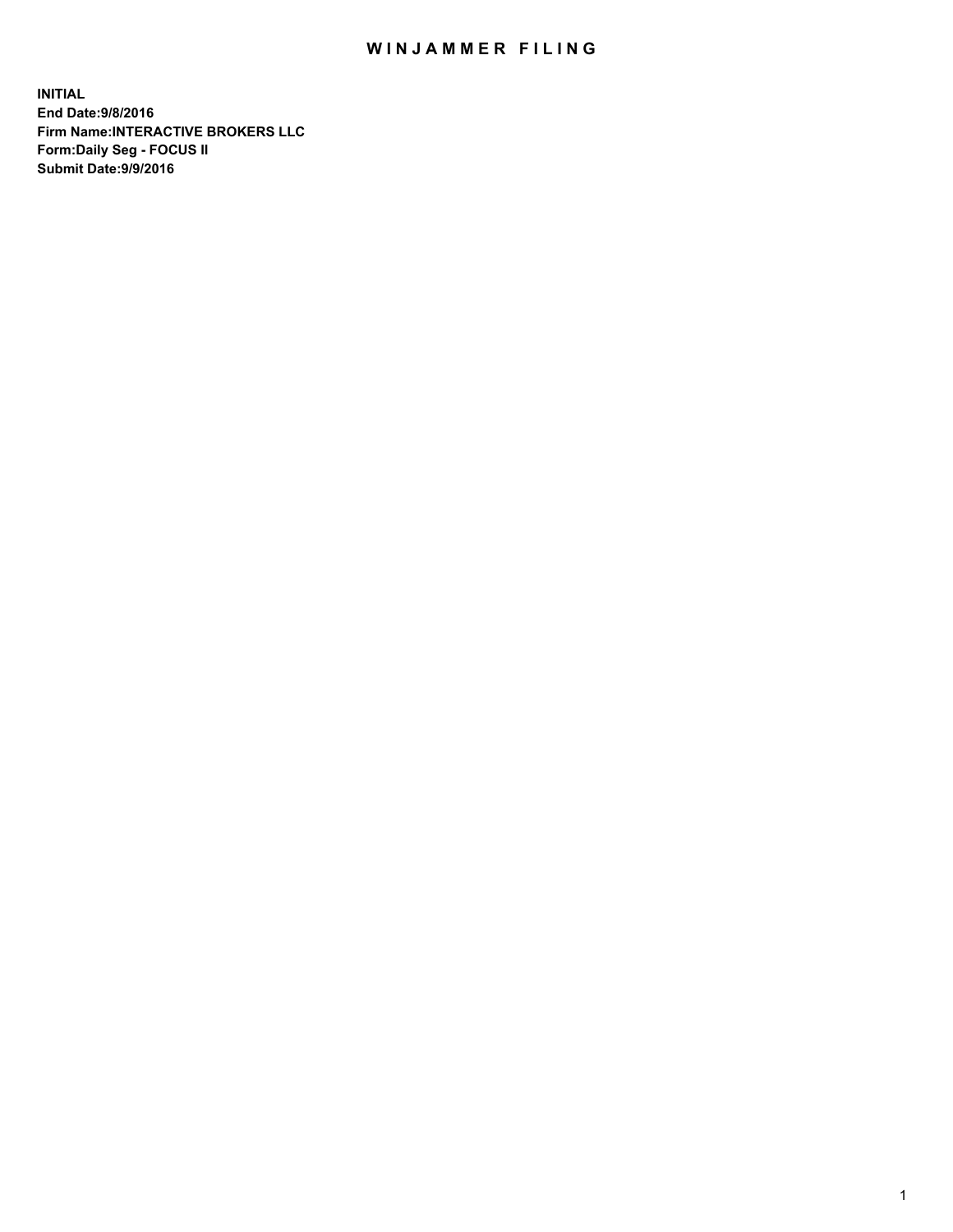## **INITIAL End Date:9/8/2016 Firm Name:INTERACTIVE BROKERS LLC Form:Daily Seg - FOCUS II Submit Date:9/9/2016 Daily Segregation - Cover Page**

| Name of Company<br><b>Contact Name</b><br><b>Contact Phone Number</b><br><b>Contact Email Address</b>                                                                                                                                                                                                                          | <b>INTERACTIVE BROKERS LLC</b><br>James Menicucci<br>203-618-8085<br>jmenicucci@interactivebrokers.c<br>om |
|--------------------------------------------------------------------------------------------------------------------------------------------------------------------------------------------------------------------------------------------------------------------------------------------------------------------------------|------------------------------------------------------------------------------------------------------------|
| FCM's Customer Segregated Funds Residual Interest Target (choose one):<br>a. Minimum dollar amount: ; or<br>b. Minimum percentage of customer segregated funds required:%; or<br>c. Dollar amount range between: and; or<br>d. Percentage range of customer segregated funds required between:% and%.                          | $\overline{\mathbf{0}}$<br>$\overline{\mathbf{0}}$<br>155,000,000 245,000,000<br>00                        |
| FCM's Customer Secured Amount Funds Residual Interest Target (choose one):<br>a. Minimum dollar amount: ; or<br>b. Minimum percentage of customer secured funds required:%; or<br>c. Dollar amount range between: and; or<br>d. Percentage range of customer secured funds required between: % and %.                          | $\overline{\mathbf{0}}$<br>0<br>80,000,000 120,000,000<br>00                                               |
| FCM's Cleared Swaps Customer Collateral Residual Interest Target (choose one):<br>a. Minimum dollar amount: ; or<br>b. Minimum percentage of cleared swaps customer collateral required:% ; or<br>c. Dollar amount range between: and; or<br>d. Percentage range of cleared swaps customer collateral required between:% and%. | $\overline{\mathbf{0}}$<br>$\underline{\mathbf{0}}$<br>0 <sub>0</sub><br>0 <sub>0</sub>                    |

Attach supporting documents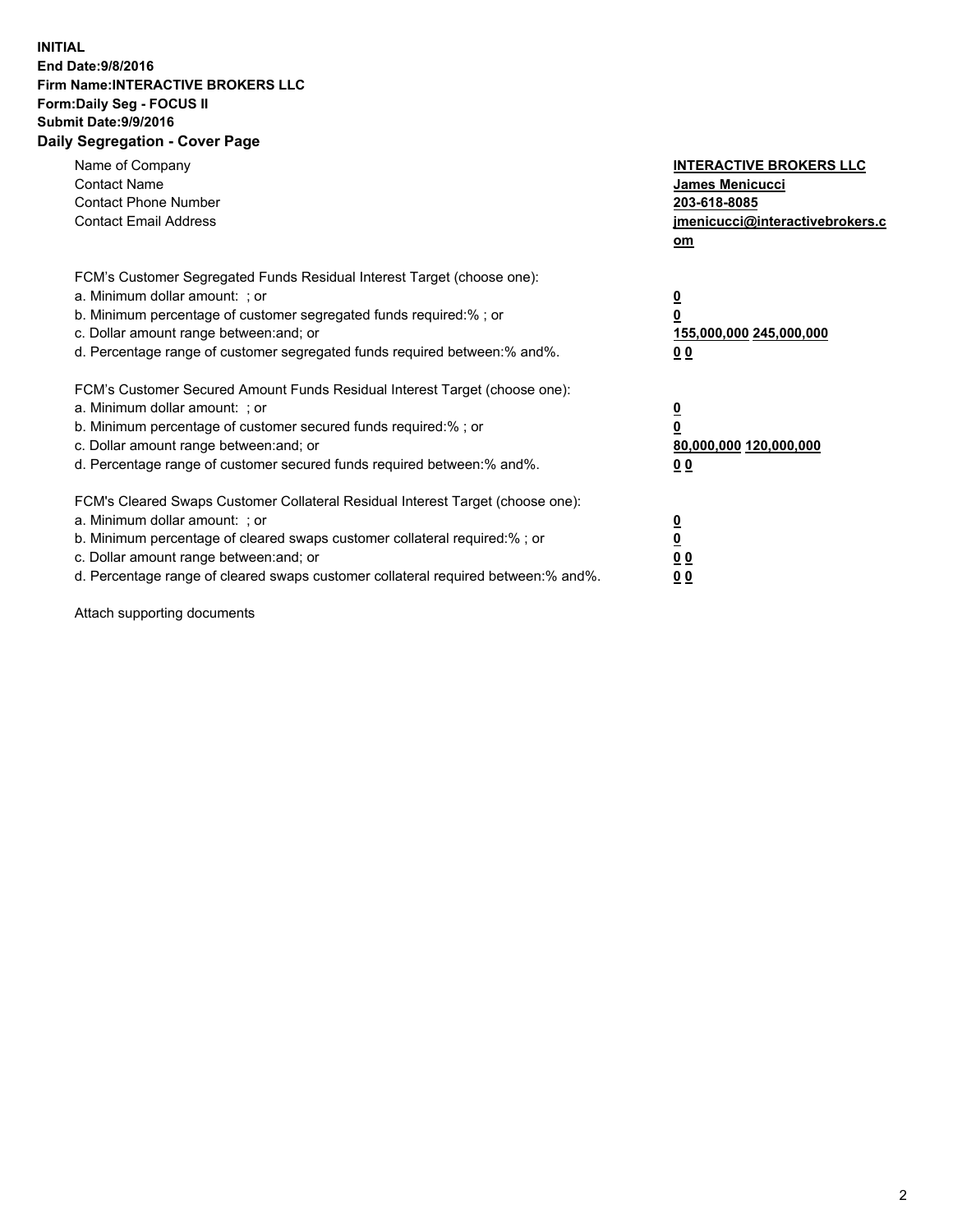## **INITIAL End Date:9/8/2016 Firm Name:INTERACTIVE BROKERS LLC Form:Daily Seg - FOCUS II Submit Date:9/9/2016 Daily Segregation - Secured Amounts**

|     | Foreign Futures and Foreign Options Secured Amounts                                         |                                  |
|-----|---------------------------------------------------------------------------------------------|----------------------------------|
|     | Amount required to be set aside pursuant to law, rule or regulation of a foreign            | $0$ [7305]                       |
|     | government or a rule of a self-regulatory organization authorized thereunder                |                                  |
| 1.  | Net ledger balance - Foreign Futures and Foreign Option Trading - All Customers             |                                  |
|     | A. Cash                                                                                     | 357,757,134 [7315]               |
|     | B. Securities (at market)                                                                   | $0$ [7317]                       |
| 2.  |                                                                                             |                                  |
| 3.  | Net unrealized profit (loss) in open futures contracts traded on a foreign board of trade   | 18,170,739 [7325]                |
|     | Exchange traded options                                                                     |                                  |
|     | a. Market value of open option contracts purchased on a foreign board of trade              | 528,483 [7335]                   |
|     | b. Market value of open contracts granted (sold) on a foreign board of trade                | -47,260 [7337]                   |
| 4.  | Net equity (deficit) (add lines 1.2. and 3.)                                                | 376,409,096 [7345]               |
| 5.  | Account liquidating to a deficit and account with a debit balances - gross amount           | 62,601 [7351]                    |
|     | Less: amount offset by customer owned securities                                            | 0 [7352] 62,601 [7354]           |
| 6.  | Amount required to be set aside as the secured amount - Net Liquidating Equity              | 376,471,697 [7355]               |
|     | Method (add lines 4 and 5)                                                                  |                                  |
| 7.  | Greater of amount required to be set aside pursuant to foreign jurisdiction (above) or line | 376,471,697 [7360]               |
|     | 6.                                                                                          |                                  |
|     | FUNDS DEPOSITED IN SEPARATE REGULATION 30.7 ACCOUNTS                                        |                                  |
| 1.  | Cash in banks                                                                               |                                  |
|     | A. Banks located in the United States                                                       | $0$ [7500]                       |
|     | B. Other banks qualified under Regulation 30.7                                              | 0 [7520] 0 [7530]                |
| 2.  | Securities                                                                                  |                                  |
|     | A. In safekeeping with banks located in the United States                                   | 435,766,875 [7540]               |
|     | B. In safekeeping with other banks qualified under Regulation 30.7                          | 0 [7560] 435,766,875 [7570]      |
| 3.  |                                                                                             |                                  |
|     | Equities with registered futures commission merchants                                       |                                  |
|     | A. Cash                                                                                     | $0$ [7580]                       |
|     | <b>B.</b> Securities                                                                        | $0$ [7590]                       |
|     | C. Unrealized gain (loss) on open futures contracts                                         | $0$ [7600]                       |
|     | D. Value of long option contracts                                                           | $0$ [7610]                       |
|     | E. Value of short option contracts                                                          | 0 [7615] 0 [7620]                |
| 4.  | Amounts held by clearing organizations of foreign boards of trade                           |                                  |
|     | A. Cash                                                                                     | $0$ [7640]                       |
|     | <b>B.</b> Securities                                                                        | $0$ [7650]                       |
|     | C. Amount due to (from) clearing organization - daily variation                             | $0$ [7660]                       |
|     | D. Value of long option contracts                                                           | $0$ [7670]                       |
|     | E. Value of short option contracts                                                          | 0 [7675] 0 [7680]                |
| 5.  | Amounts held by members of foreign boards of trade                                          |                                  |
|     | A. Cash                                                                                     | 80,592,939 [7700]                |
|     | <b>B.</b> Securities                                                                        | $0$ [7710]                       |
|     | C. Unrealized gain (loss) on open futures contracts                                         | 3,617,884 [7720]                 |
|     | D. Value of long option contracts                                                           | 528,494 [7730]                   |
|     | E. Value of short option contracts                                                          | -47,260 [7735] 84,692,057 [7740] |
| 6.  | Amounts with other depositories designated by a foreign board of trade                      | $0$ [7760]                       |
| 7.  | Segregated funds on hand                                                                    | $0$ [7765]                       |
| 8.  | Total funds in separate section 30.7 accounts                                               | 520,458,932 [7770]               |
| 9.  | Excess (deficiency) Set Aside for Secured Amount (subtract line 7 Secured Statement         | 143,987,235 [7380]               |
|     | Page 1 from Line 8)                                                                         |                                  |
| 10. |                                                                                             |                                  |
| 11. | Management Target Amount for Excess funds in separate section 30.7 accounts                 | 80,000,000 [7780]                |
|     | Excess (deficiency) funds in separate 30.7 accounts over (under) Management Target          | 63,987,235 [7785]                |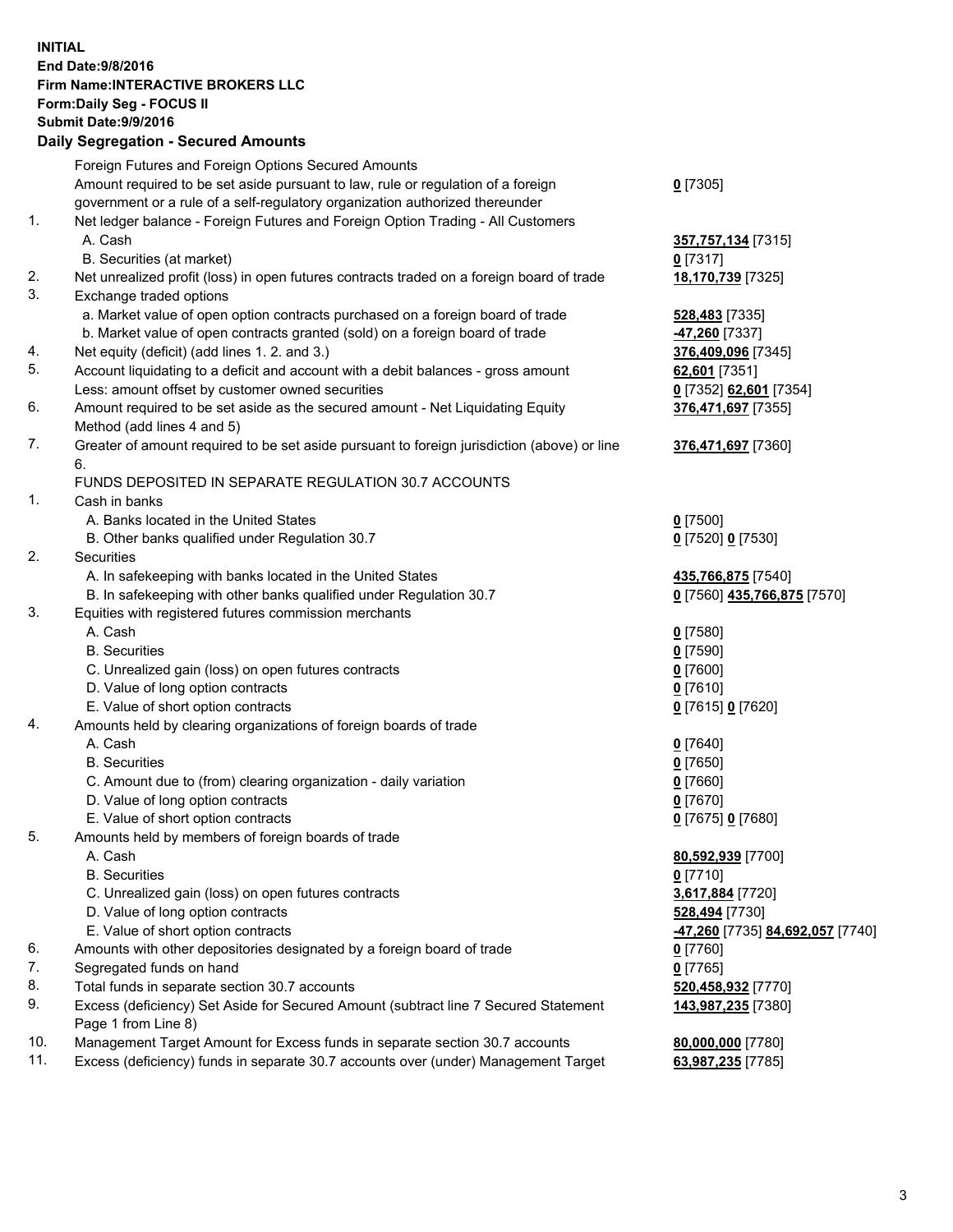**INITIAL End Date:9/8/2016 Firm Name:INTERACTIVE BROKERS LLC Form:Daily Seg - FOCUS II Submit Date:9/9/2016 Daily Segregation - Segregation Statement** SEGREGATION REQUIREMENTS(Section 4d(2) of the CEAct) 1. Net ledger balance A. Cash **3,069,002,634** [7010] B. Securities (at market) **0** [7020] 2. Net unrealized profit (loss) in open futures contracts traded on a contract market **-89,153,811** [7030] 3. Exchange traded options A. Add market value of open option contracts purchased on a contract market **128,443,741** [7032] B. Deduct market value of open option contracts granted (sold) on a contract market **-185,513,903** [7033] 4. Net equity (deficit) (add lines 1, 2 and 3) **2,922,778,661** [7040] 5. Accounts liquidating to a deficit and accounts with debit balances - gross amount **51,582** [7045] Less: amount offset by customer securities **0** [7047] **51,582** [7050] 6. Amount required to be segregated (add lines 4 and 5) **2,922,830,243** [7060] FUNDS IN SEGREGATED ACCOUNTS 7. Deposited in segregated funds bank accounts A. Cash **49,894,581** [7070] B. Securities representing investments of customers' funds (at market) **2,012,057,920** [7080] C. Securities held for particular customers or option customers in lieu of cash (at market) **0** [7090] 8. Margins on deposit with derivatives clearing organizations of contract markets A. Cash **28,212,489** [7100] B. Securities representing investments of customers' funds (at market) **1,102,316,734** [7110] C. Securities held for particular customers or option customers in lieu of cash (at market) **0** [7120] 9. Net settlement from (to) derivatives clearing organizations of contract markets **14,537,150** [7130] 10. Exchange traded options A. Value of open long option contracts **128,446,955** [7132] B. Value of open short option contracts **-185,517,034** [7133] 11. Net equities with other FCMs A. Net liquidating equity **0** [7140] B. Securities representing investments of customers' funds (at market) **0** [7160] C. Securities held for particular customers or option customers in lieu of cash (at market) **0** [7170] 12. Segregated funds on hand **0** [7150] 13. Total amount in segregation (add lines 7 through 12) **3,149,948,795** [7180] 14. Excess (deficiency) funds in segregation (subtract line 6 from line 13) **227,118,552** [7190] 15. Management Target Amount for Excess funds in segregation **155,000,000** [7194] 16. Excess (deficiency) funds in segregation over (under) Management Target Amount **72,118,552** [7198]

Excess